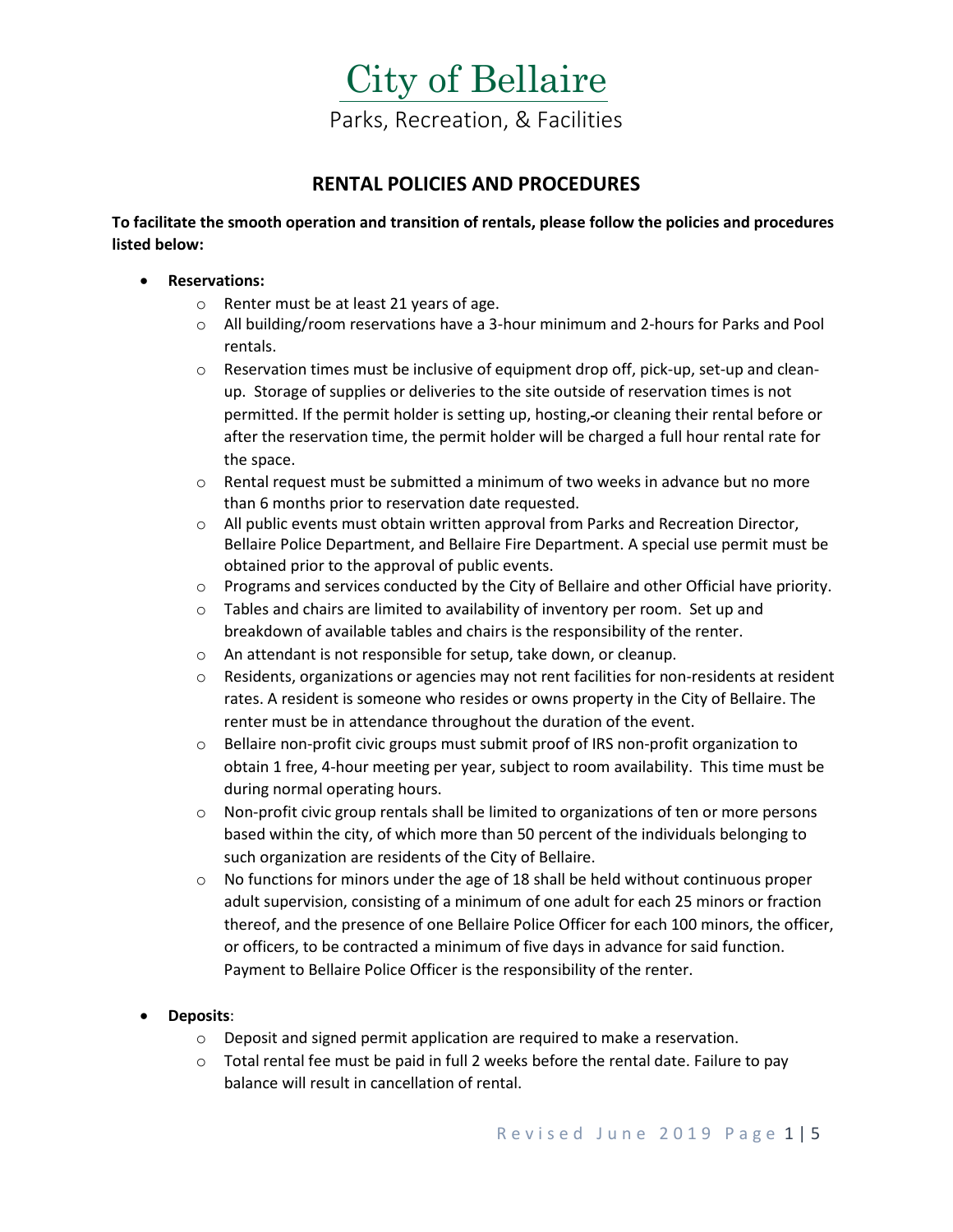## City of Bellaire Parks, Recreation, & Facilities

- $\circ$  The renter will be held responsible for any damage to equipment, furniture, building, and/or any property owned by the City of Bellaire incurred during their use of properties. Cost of repairs or replacements required due to damages incurred during rental will be deducted from renter's deposit. If damages exceed deposit, renter will be held financially responsible. In extreme cases the City of Bellaire reserves the right to file criminal charges against the renter and/or any other individual that may have caused the damage(s).
- o The "Rental Checklist" section of the rental contract must be completed by both the attendant and the renter for the deposit refund to be processed. Failure to do so may result in forfeiture of deposit.
- $\circ$  Deposits will be returned (barring penalties) to the group or contact person listed on the application, within two weeks of the event.
	- Cleaning Fee When additional cleaning is necessary to return the room to its original condition, the renter will be charged the actual cost to clean the facility plus an additional 25% will be assessed.
	- **•** Damage Fee Fees will be charged when reservation results in damage to the room, building or equipment. The actual cost to repair the damage plus an additional 25% will be assessed.
	- Breakdown Fee Per the guidelines breakdown of tables and chairs is not included. A \$25 fee per hour, per employee will be charged plus an additional 25% will be assessed.
	- Late Fee Reservation time includes set up and breakdown. If the permit holder is still cleaning or hosting their rental 10 (ten) minutes past the reservation time, the permit holder will be charged a full hour rental rate for the space. If rental extends past authorized reservation hours, the renter will be charged time and a half per hour.

### • **Building Use:**

- $\circ$  Renter and guests using the facility will comply with laws of the State of Texas, City of Bellaire and all guidelines set forth by the Department.
- o No acts of Gambling are permitted.
- o No Smoking is permitted in the building, parking lots, or parks.
- $\circ$  No alcoholic beverages of any kind shall be sold, possessed, or consumed in the building or on the premises unless a person or organization has first obtained a special use permit from the City Manager or his designee. Special use permit procedures are outlined in Chapter 3, section 3-4 of the City's Ordinance, exception to general prohibition: special permit required to sell, possess, or consume alcoholic beverages in public places, and section 3-5, special permit procedures.
- $\circ$  All renters must present proof of payment of fees to attendant (contract or receipt) to gain access to the facility. The attendant will not arrive any earlier than five minutes before the scheduled time.
- $\circ$  No additional building usage will be allowed unless prior arrangements are made.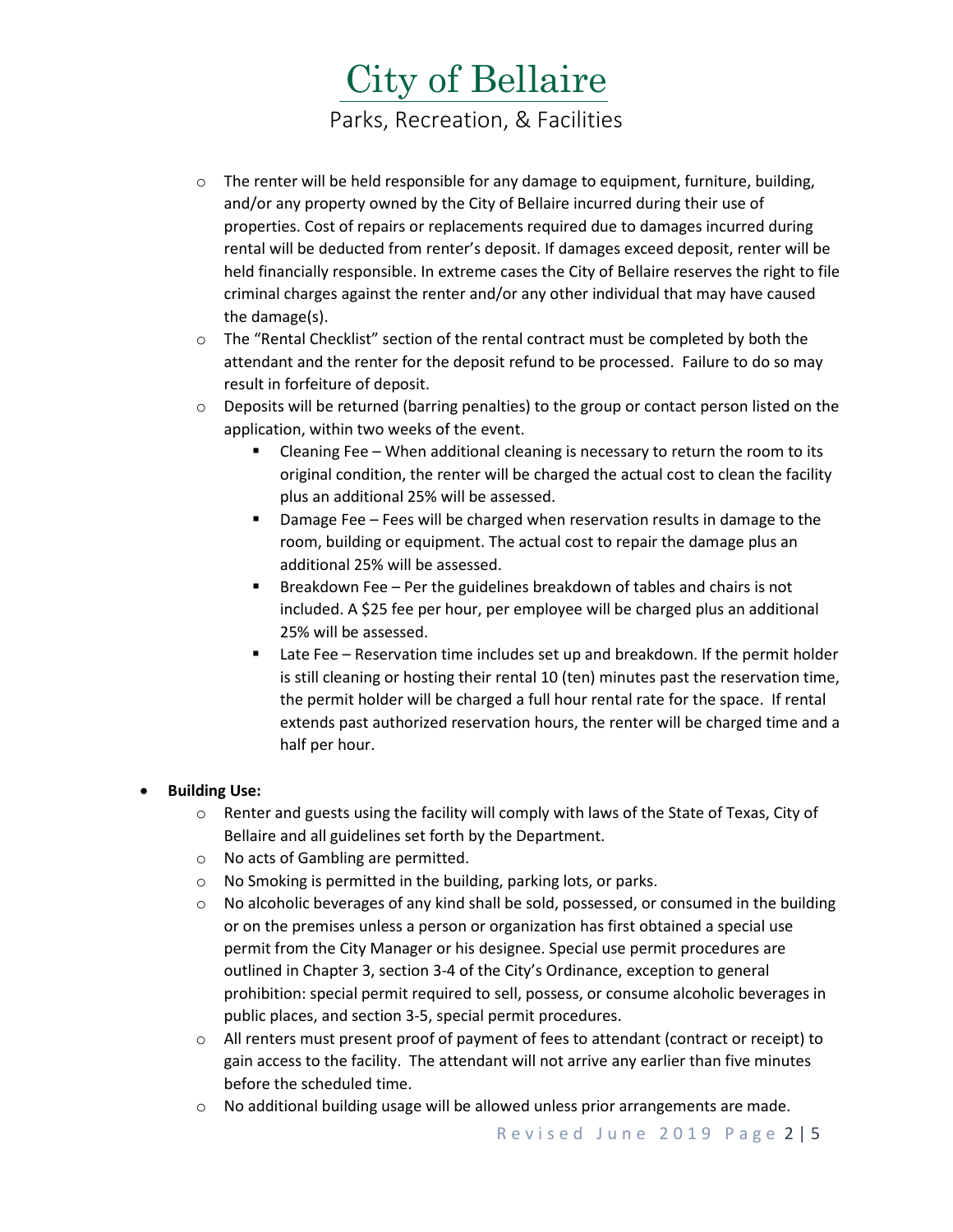

- o No equipment or supplies will be supplied by the City.
- o Candles are not permitted.
- o Do not use tacks, nails, tape, or staples on walls or floors. Balloons will be allowed inside the building, but it will be the responsibility of the renter to ensure that the balloons are properly secured and do not allow them to get into the rafters of the ceiling. If so, such will result in the partial forfeiture of the deposit.
- o Signage is not permitted outside of the facility during normal operating hours. Directional signs must be approved prior to placement in the building. After hour rentals may place signage outside the facility if approved in advance but may not be located on the street right of way.
- $\circ$  Animals of any kind are not permitted in the facility except for service animals.
- $\circ$  Renters utilizing outside vendors must provide proof of insurance for all vendors with **The City of Bellaire listed as additionally insured**.
- $\circ$  Inflatables are not permitted indoors. Water inflatables are not permitted in parks or facilities. A special event permit may be required.
- $\circ$  The facility must be cleaned and left in the original condition for renter's deposit to be refunded. Tables and chairs must be put away, counters, floors and equipment must be cleaned, trash must be picked up, tied in bags, and thrown in appropriate containers. If an excessive amount of trash is expected contact staff in advance to arrange trash placement.
- o Renter and guests must take all belongings when the contracted time is over.
- $\circ$  Renter shall designate admittance and assume responsibility and liability for all persons admitted to any portion of the building.
- $\circ$  Renter and/or guests shall only park in designated, authorized parking spaces. Any violation of this policy may result in towing of such unauthorized vehicles at the owner's expense.
- $\circ$  All amplified sound must be approved and must be kept at a reasonable sound level. Limitations on hours permitted and time frame do apply. (See Ord. No. 24-511.) Bands and DJ's are not allowed indoors during normal operating hours. A special use permit may be required.
- $\circ$  Failure to follow the rules and procedures listed above may result in the cancellation of rental and loss of the rental deposit.
- $\circ$  The City shall not be responsible for loss of property, or personal injury sustained by users of the buildings, and users shall agree to hold the City harmless from all damages to buildings, persons, and property of all users, spectators, supervisors and custodians.

### • **Pool Policies:**

o It may be necessary to close the pool because of inclement weather, or emergencies. If this should occur, your rental reservation will be cancelled, you may choose to reschedule (subject to availability) or request a full refund. You may cancel your reservation due to inclement weather the day of your party.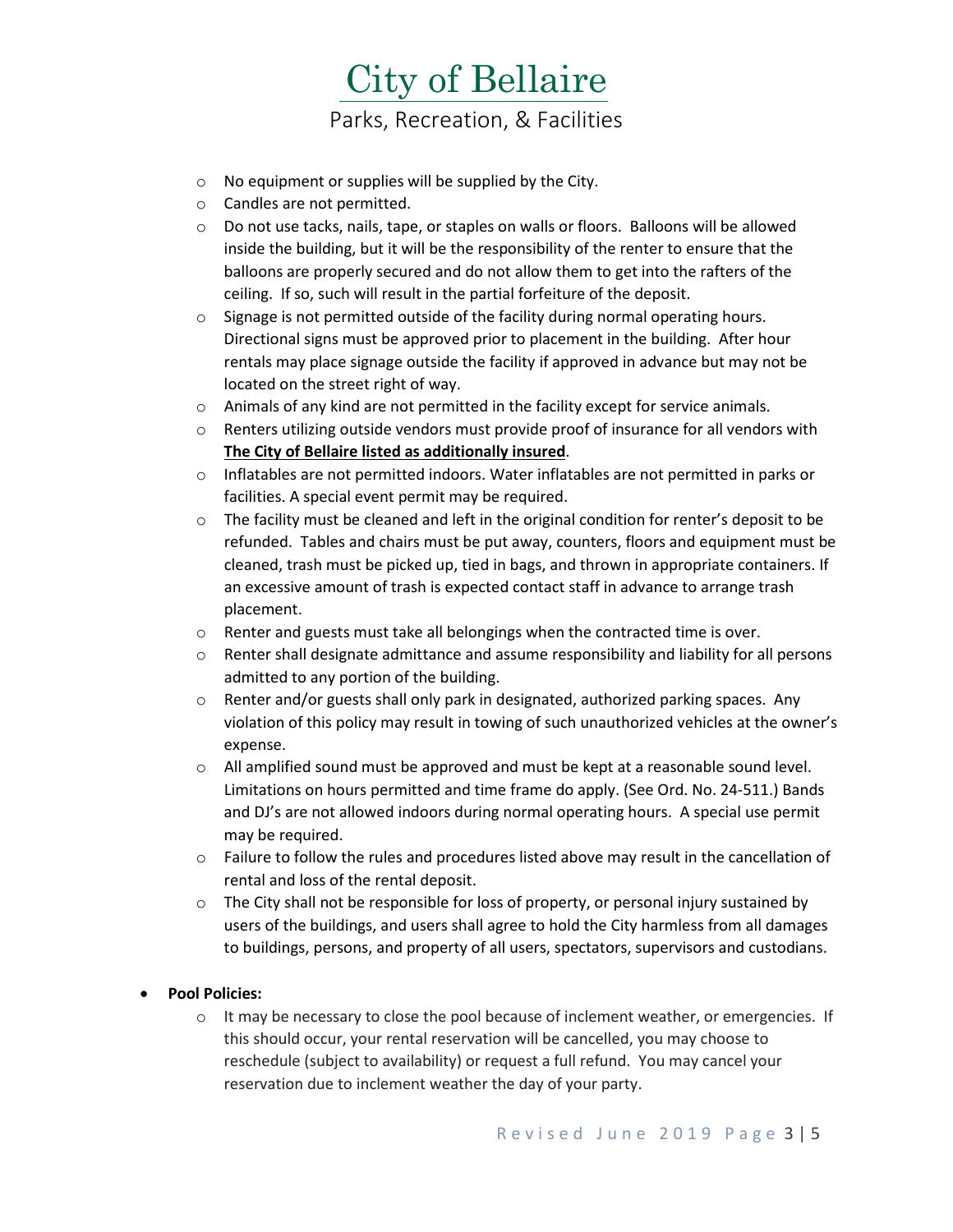## City of Bellaire Parks, Recreation, & Facilities

- $\circ$  All guests (including non-swimmers over 2 years of age) attending the party must have a wristband.
- o Renter must clean-up after party.
- o Only two tables can be reserved during normal operating hours.
- $\circ$  No balloons, pool noodles, water guns, or inflatables are allowed in the pool area.
- $\circ$  No glass containers, alcohol, grills/flammable equipment, extra tables or chairs allowed in the pool area.
- $\circ$  Pool table rental/private pool party must be scheduled one month in advance with the Bellaire Parks and Recreation Department. Private pool rentals may only be scheduled during non-operational hours only.
- o Proper pool attire must be worn.
- o For additional information regarding pool operations please call 713-662-8226.

### • **Park Policies:**

- $\circ$  Party host is expected to remove all decorations and clean-up all trash generated at the end of the party.
- o No set-up in the playground is allowed.
- o No power generators.
- $\circ$  No decorations of any type may be affixed to any park sign, fence, play structure, tree or arbor.
- $\circ$  All bounce houses require a permit from the City of Bellaire. Vendor is required to have insurance naming the **City of Bellaire listed as additionally insured.**
- o Any damages to park facilities and/or landscape will result in loss of deposit plus the charge of any additional cost to repair damages, an additional 25% will be assessed.
- o Smoking is not permitted on park grounds or parking lots.

### • **Cancelation:**

- $\circ$  Cancelation by City -The City of Bellaire may cancel a rental agreement, or move a rental, in whole or in part if the premises are required for official use-or that there has been a change in the condition of the premises or weather-related circumstances which would make them unsafe for use.
- $\circ$  Upon notification of cancellation to the renter, the City will refund fees paid but has no further responsibility to the renter for any damage or losses resulting from said cancellation.
- o Cancelation by Renter The renter, upon notice to the Bellaire Parks and Recreation Department may cancel this rental agreement, two business days ahead of the scheduled time for a full refund.